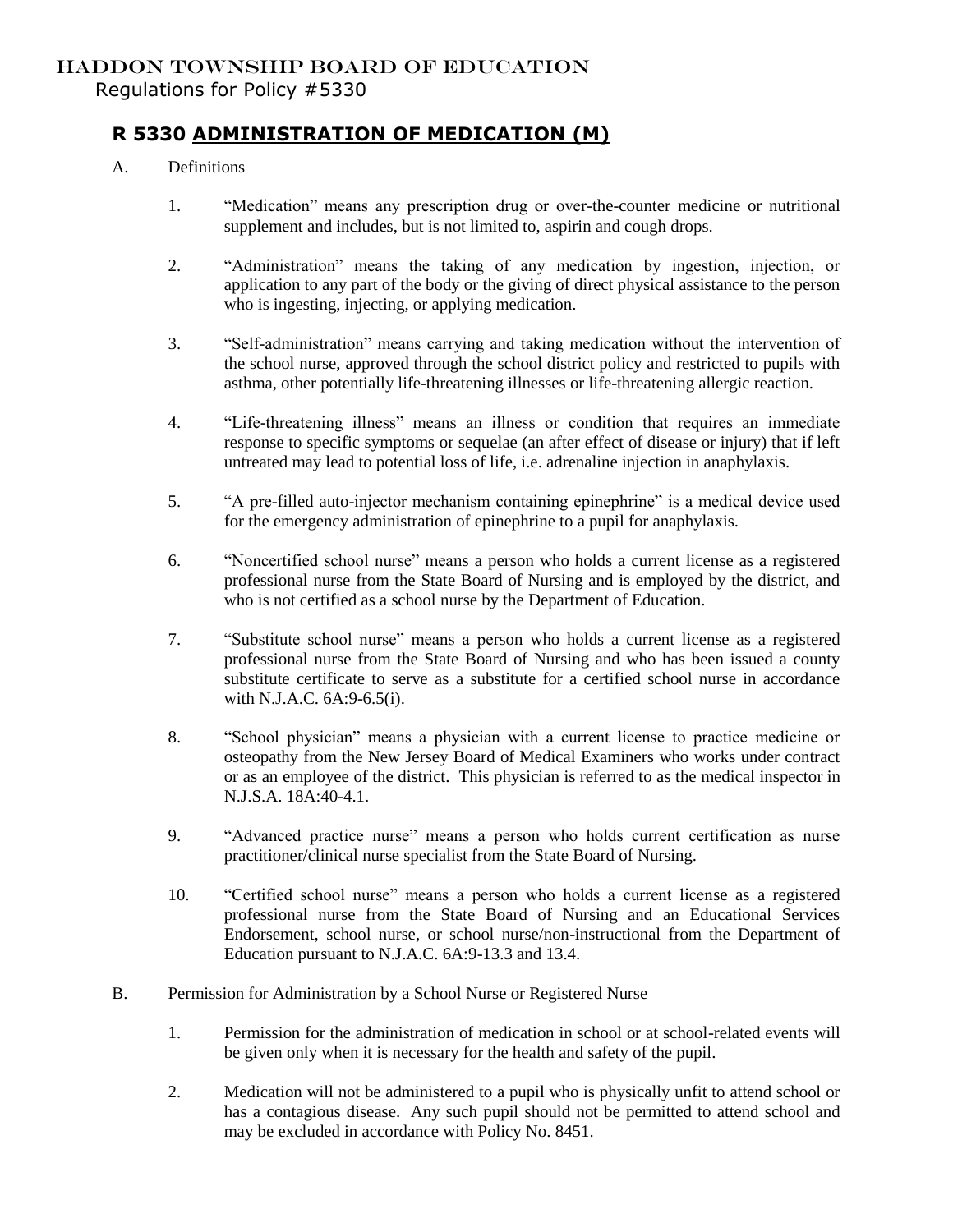- 3. Parent(s) or legal guardian(s) requests for the administration of medication in school must be made in writing and signed by the parents or legal guardian.
- 4. The parent(s) or legal guardian(s) must submit a certified statement written and signed by the pupil's physician. The statement must include:
	- a. The pupil's name,
	- b. The name of the medication,
	- c. The purpose of its administration to the pupil for whom the medication is intended,
	- d. The proper timing and dosage of medication,
	- e. Any possible side effects of the medication,
	- f. The time when the medication will be discontinued,
	- g. A statement that the pupil is physically fit to attend school and is free of contagious disease, and
	- h. A statement that the pupil would not be able to attend school if the medication is not administered during school hours.
- 5. The request for the administration of medication must be made to the Principal prior to any administration of medication or delivery of the medication to the school. The Principal may consult with the school nurse and the school physician in making his/her final determination to allow or deny the request.
	- a. An approved request will be signed by the Principal and given to the school nurse and the pupil's parent(s) or legal guardian(s).
	- b. The parent(s) or legal guardian(s) will be informed of the reason for a denied request; a denied request may be appealed to the Superintendent.

#### C. Administration of Epinephrine To Pupils

- 1. The parent(s) or legal guardian(s) may provide the Superintendent authorization for the emergency administration of epinephrine via a pre-filled auto-injector mechanism containing epinephrine to a pupil for anaphylaxis provided that:
	- a. The parent(s) or legal guardian(s) provides the Superintendent a written authorization for the administration of epinephrine with written orders from the physician or an advanced practice nurse that the pupil requires the administration of epinephrine for anaphylaxis.
	- b. The school nurse has the primary responsibility for the administration of epinephrine. However, the school nurse may designate, in consultation with the Board or Superintendent, additional employees of the district who volunteer to administer epinephrine via a pre-filled auto-injector mechanism to a pupil when the school nurse is not physically present at the scene. These volunteers shall be trained using standardized training protocols established by the New Jersey Department of Education in consultation with the Department of Health and Senior Services. The pupil's parent(s) or legal guardian(s) must consent in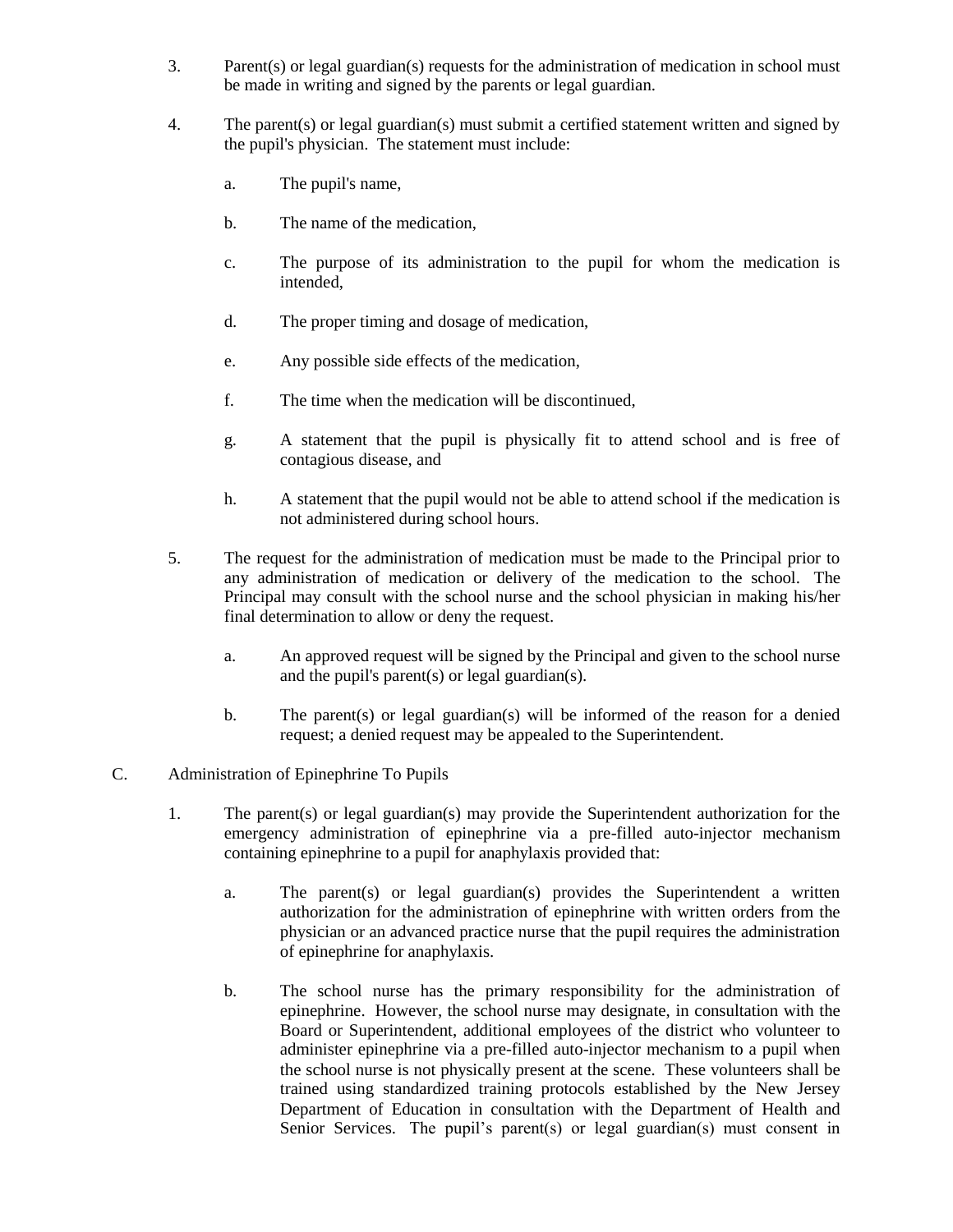writing to the administration of epinephrine via a pre-filled auto-injector mechanism by the designee(s).

- c. The parent(s) or legal guardian(s) must be informed in writing by the Board or Superintendent that the school district and its employees or agents shall have no liability as a result of any injury arising from the administration of epinephrine to the pupil.
- d. The parent(s) or legal guardian(s) must sign a statement acknowledging their understanding that the district shall incur no liability as a result of any injury arising from the administration of epinephrine via a pre-filled auto-injector mechanism to the pupil and the parent(s) or legal guardian(s) shall indemnify and hold harmless the district and its employees or agents against any claims arising out of the administration of epinephrine via a pre-filled auto-injector mechanism.
- e. The permission for the emergency administration of epinephrine via a pre-filled auto-injector mechanism is effective for the school year it is granted and must be renewed for each subsequent school year upon the fulfillment of the requirements as outlined in a. through d. above.
- f. The school nurse shall be responsible for the placement of the pupil's prescribed epinephrine in a secure but unlocked location easily accessible by the school nurse and designees to ensure prompt availability in the event of an allergic emergency at school or at a school function. The location of the epinephrine shall be indicated on the pupil's emergency care plan. Back-up epinephrine shall also be available at the school if needed.
- g. The school nurse or designee shall be promptly available on site at the school and school-sponsored functions in the event of an allergic reaction.
- h. The school nurse or designee shall arrange for the transportation of the pupil to a hospital emergency room by emergency services personnel after the administration of epinephrine, even if the pupil's symptoms appear to have resolved.

#### D. Permission for Self-Administration of Medication

Permission for self-administration of medication by a pupil with asthma, other potentially lifethreatening illness, or a life-threatening allergic reaction may be granted under the following conditions:

- 1. Parent(s) or legal guardian(s) of the pupil must provide the Board written authorization for the self-administration of medication;
- 2. The parent(s) or legal guardian(s) of the pupil must also provide the Board with a signed written certification from the pupil's physician that the pupil has asthma or another potentially life threatening illness or is subject to a life-threatening allergic reaction and is capable of, and has been instructed in, the proper method of self-administration of medication. The written certification must include:
	- a. The pupil's name;
	- b. The name of the medication;
	- c. The purpose of its administration to the pupil for whom the medication is intended;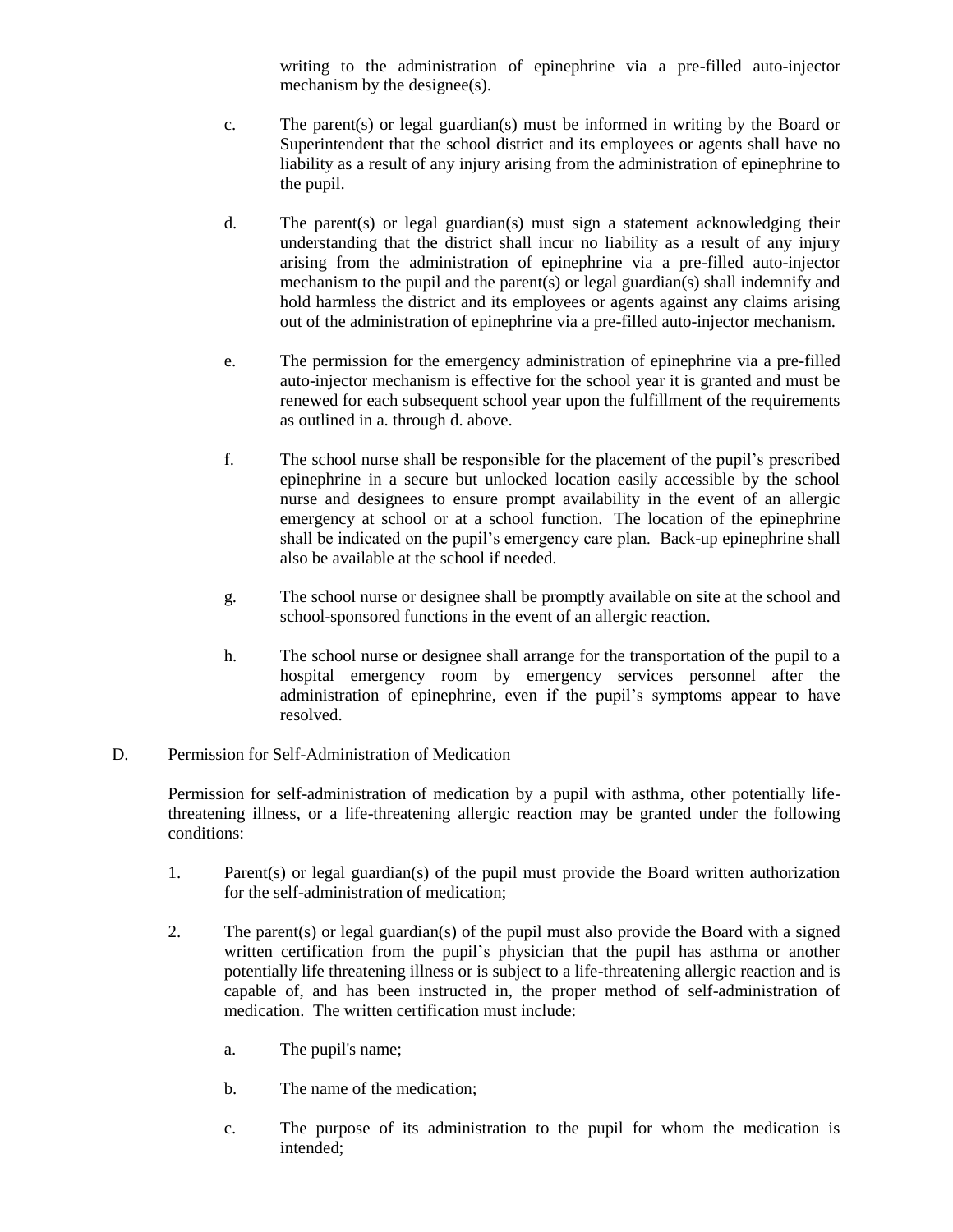- d. The proper timing and dosage of medication;
- e. Any possible side effects of the medication;
- f. The time when the medication will be discontinued;
- g. A statement that the pupil is physically fit to attend school and is free of contagious disease; and
- h. A statement the medication must be administered during the school day or the pupil would not be able to attend school.
- 3. The parent(s) or legal guardian(s) of the pupil have signed a statement acknowledging that the school district shall incur no liability as a result of any injury arising from the self-administration of medication by the pupil and that the parent(s) or legal guardian(s) shall indemnify and hold harmless the school district, the Board, and its employees or agents against any claims arising out of the self-administration of medication by the pupil;
- 4. The parent's and/or legal guardian's written authorization and the physician's written certification shall be reviewed by the Building Principal or designee with the school nurse and the school physician. The school nurse and the school physician must agree the pupil is capable of self-administration of the medication. If it is determined the pupil may self-administer medication in accordance with the request, the request will be signed by the Principal and given to the school nurse and the pupil's parent(s) or legal guardian(s). The parent(s) or legal guardian(s) will be informed of the reason for a denied request; a denied request may be appealed to the Superintendent,
- 5. Permission to self-administer one medication shall not be construed as permission to selfadminister other medication; and
- 6. Permission shall be effective during the school year for which it is granted and shall be renewed for each subsequent school year upon fulfillment of the requirements in 1. through 4. above.
- E. Custodianship of Medication
	- 1. Medications to be administered by the school nurse or a registered nurse:
		- a. All medications must be delivered to the school by the parent(s) or legal guardian(s).
		- b. All medications must be in the original container, with the prescription information affixed.
		- c. The school nurse shall be custodian of pupils' medication, which will be properly secured.
		- d. Any unused medication must be picked up by the pupil's parent(s) or legal guardian(s).
		- e. After reasonable efforts to have the parent(s) or legal guardian(s) retrieve the medication have failed, any unused medication that remains in the school at the end of the school year or after the pupil stops taking the medication, whichever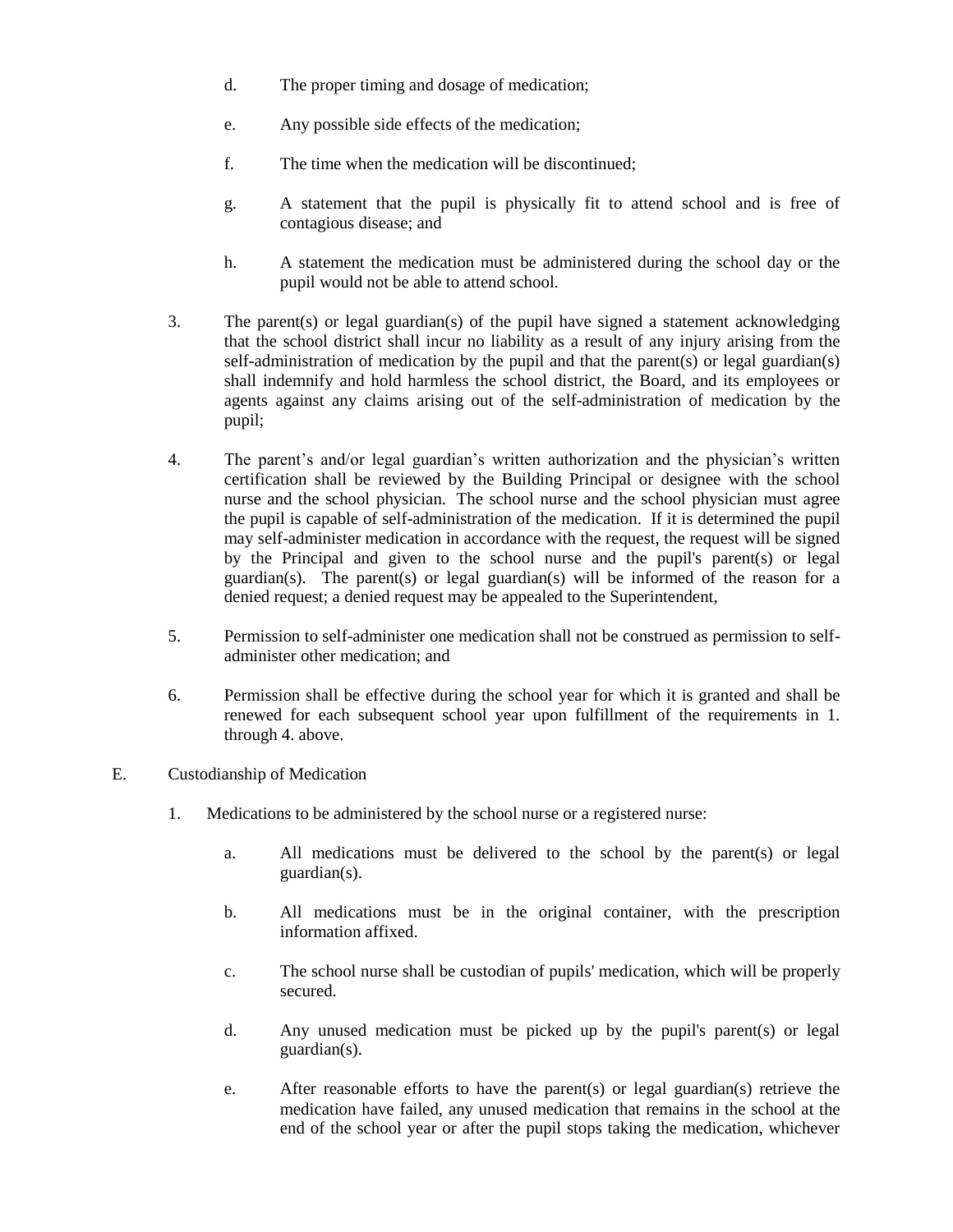first occurs, will be destroyed or discarded by the school nurse, in accordance with proper medical controls.

- 2. Medications to be self-administered by a pupil:
	- a. Time being of the essence in cases of asthma, other potentially life threatening illness, or a life-threatening allergic reaction, all medications to be selfadministered by a pupil must be kept in the pupil's possession.
	- b. No pupil may possess medication for self-administration unless the proper permission has been granted by the Principal and a record of the medication is on file in the office of the school nurse.
	- c. Pupils who are permitted to self-administer medications must secure their medication in such a manner that the medication will not be available to other pupils. The medication must be in a sealed container and clearly labeled with the medication name, dosage, and ordering physician. The medication, if ingested by someone other than the pupil, shall not cause severe illness or death.
	- d. Pupils who are permitted to self-administer medications shall only have in their possession the quantity of medication necessary for the time period of the pupil's school day.
	- e. Notwithstanding any other law or regulation, a pupil who is permitted to selfadminister medication in accordance with the provisions of N.J.S.A. 18A:40-12.3 shall be permitted to carry an inhaler or prescribed medication for allergic reactions, including a pre-filled auto-injector mechanism, at all times, provided the pupil does not endanger himself or other persons through misuse.
- F. Administration of Medication
	- 1. No medication shall be administered to or taken by a pupil in school or at a schoolsponsored event except as permitted by Board policy and this regulation.
	- 2. Medication will only be administered to pupils in school by the school physician, a certified or noncertified school nurse, a substitute school nurse employed by the district, a pupil who is approved to self-administer in accordance with N.J.S.A. 18A:40-12.3 and 12.4, and school employees who have been trained and designated by the certified school nurse to administer epinephrine in an emergency pursuant to N.J.S.A. 18A:40-12.5 and 12.6.
	- 3. When practicable, self-administration of medication shall be observed by the school nurse.
	- 4. Pupils self-administering medication shall report each administration of medication and any side effects to a teacher, coach, or the individual in charge of the pupil during school activities. Such individuals shall report all administrations and any side effects reported or observed to the school nurse within twenty-four hours.
	- 5. When a pupil attends a school-sponsored event at which medication may be required (such as an outdoor field trip or athletic competition) and the school nurse cannot be in attendance, the pupil's parent(s) or legal guardian(s) will be invited to attend. If neither the school nurse nor the parent(s) or legal guardian(s) can attend and the pupil does not have permission to self-administer medication and there is a risk that the pupil may suffer injury from lack of medication, the pupil shall be excused from the event.